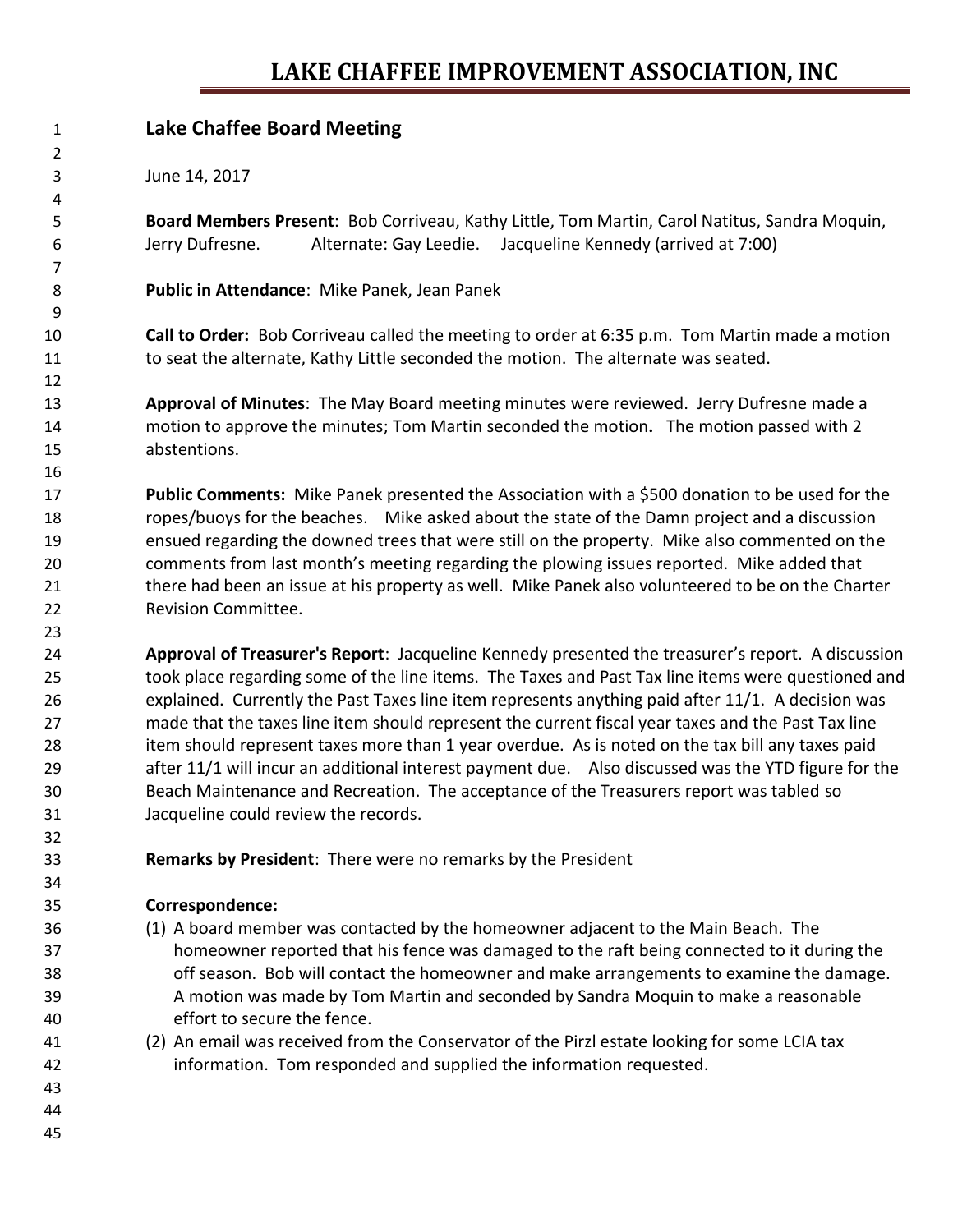## **LAKE CHAFFEE IMPROVEMENT ASSOCIATION, INC**

## **Chairperson's Reports:**

- **Boat Launch**: Jerry Dufresne reported that the boat launch was mowed and new gravel was put down. Additionally some trees were removed from the sides of the property.
- **Boat Dock:** A homeowner reported that the Boat Dock next to 13 Lakeview Dr is in bad shape and in real need of repair. A resolution was discussed and Jerry will look into the option of replacing the boat dock if it cannot be repaired.
- **Constable**: Jerry Dufresne reported that it has been quiet around the lake lately, no problems have been reported.
- **Dam**: It was noted that the downed trees and debris has not yet been removed from the property. Bob will speak with Kari to see if she has spoken with Jeff Ference yet, if not Tom will contact him. **Environmental Chairperson**: Ralph Sherman was not present, however he submitted a written report. The June water sample has not yet been drawn as there must be a minimum of 3 day with rain to draw the sample. Also, there has been a fair amount of lake activity both fishing and swimming and members should be aware that we have some sizable snapping turtles living in the lake. People should give a wide berth to the turtles. There is a lot of fisherman out this year; when doing catch and release it is best to use barbless hooks to make the release easier. Also, there are quite a few geese present this year and we want to remind people not to feed the geese, we don't want to encourage their presence.
- **Fund Raising:** Kathy Little reported that we will be holding the Poker Run in July.
- **Hall:** Kathy Little reported that the Hall was mowed twice in the last month and the weeds were removed from around the building, around the perimeter of the property and from the area of the swing set.
- **Main Beach:** Sandra reported that we need sand for the Main Beach and it needs to be rotilled. Additionally, weeds need to be dug out of the waters edge. A resident helped with the mowing and clean up. A service worker did some clean up of the leaves and debris on the beach and the Boat Dock. Sandra requested that the beach be closed whenever there is work being done, including mowing.
- Kathy Little reported that the ropes/buoys were ordered and will be shipped on June 16. **Mothers Beach:** As reported last month, Mothers Beach needs work. Bob will speak to Kari to find
- if she was able to contact someone to do the work.
- **Road Chairperson:** Tom Martin has surveyed the roads and found that Westford has some washout issues and Ashford has some potholes. We will need to get a load of gravel to repair these roads. For Perch Drive we will get a load of processed material and hire someone to grade the road. A discussion ensued regarding some vacant lake lots that are up for auction and whether LCIA should look into acquiring them to use for LCIA purposes, i.e., a gravel storage.
- **Tax Collection:** Tom Martin had nothing to report.

- **Continuation of Treasurer's Report**: Upon further review Jacqueline found that the Insurance expense was entered in Beach Maintenance in error. The YTD Insurance figure is now \$9392.20 and the Beach Maintenance is \$3456.09. Gay Leedie made a motion, seconded by Jerry Dufresne to accept the Treasurer's Report as amended.
- **Old Business**: Bob discussed the changing of the Charter. Bob presented 2 possible options; (1) to appoint the committee members now and start the 30 day countdown or (2) wait until next month to appoint committee members at the next Board Meeting. A request will be made at the General